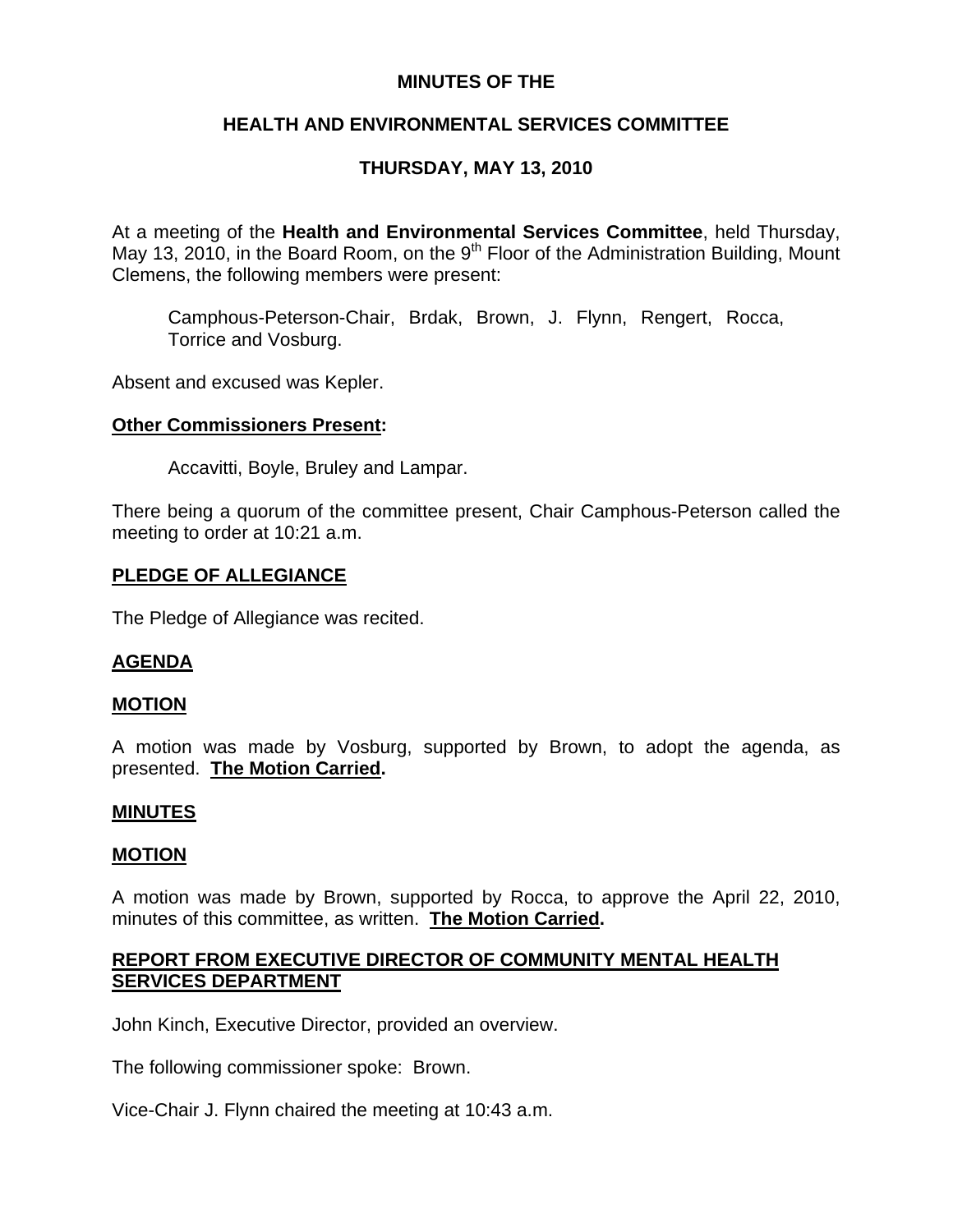Commissioner Vosburg referred to a resolution that was adopted by the Community Mental Health Board to address the State of Michigan funding allocation formula and indicated that they would like this Board to adopt a resolution supporting their efforts.

# **MOTION**

A motion was made by Brown, supported by Vosburg, to refer to the Full Board consideration of a resolution supporting the Community Mental Health Board's efforts to address the State of Michigan funding allocation formula. **The Motion Carried.** 

The following commissioner spoke: Brown.

## **MOTION**

A motion was made by Vosburg, supported by Brown, to receive and file the report provided by John Kinch. **The Motion Carried.** 

# **PROSECUTOR'S ENVIRONMENTAL UNIT REPORT FOR APRIL**

#### **MOTION**

A motion was made by Brown, supported by Vosburg, to receive and file the status report on the Prosecutor's Environmental Unit for April, as submitted by Luanne Laemmerman. **The Motion Carried.** 

## **S.W.I.M. TEAM REPORT FOR MARCH**

#### **MOTION**

A motion was made by Rocca, supported by Vosburg, to receive and file the S.W.I.M. Team Report for March. **The Motion Carried.** 

## **REPORT FROM HEALTH DEPARTMENT RE: 2009-2010 H1N1 FLU PANDEMIC IN MACOMB COUNTY**

Dr. Lokar gave an update.

The following commissioners spoke: Brown and J. Flynn.

#### **MOTION**

A motion was made by Vosburg, supported by Torrice, to receive and file the report from Dr. Lokar regarding the 2009-2010 H1N1 Flu Pandemic in Macomb County. **The Motion Carried.**